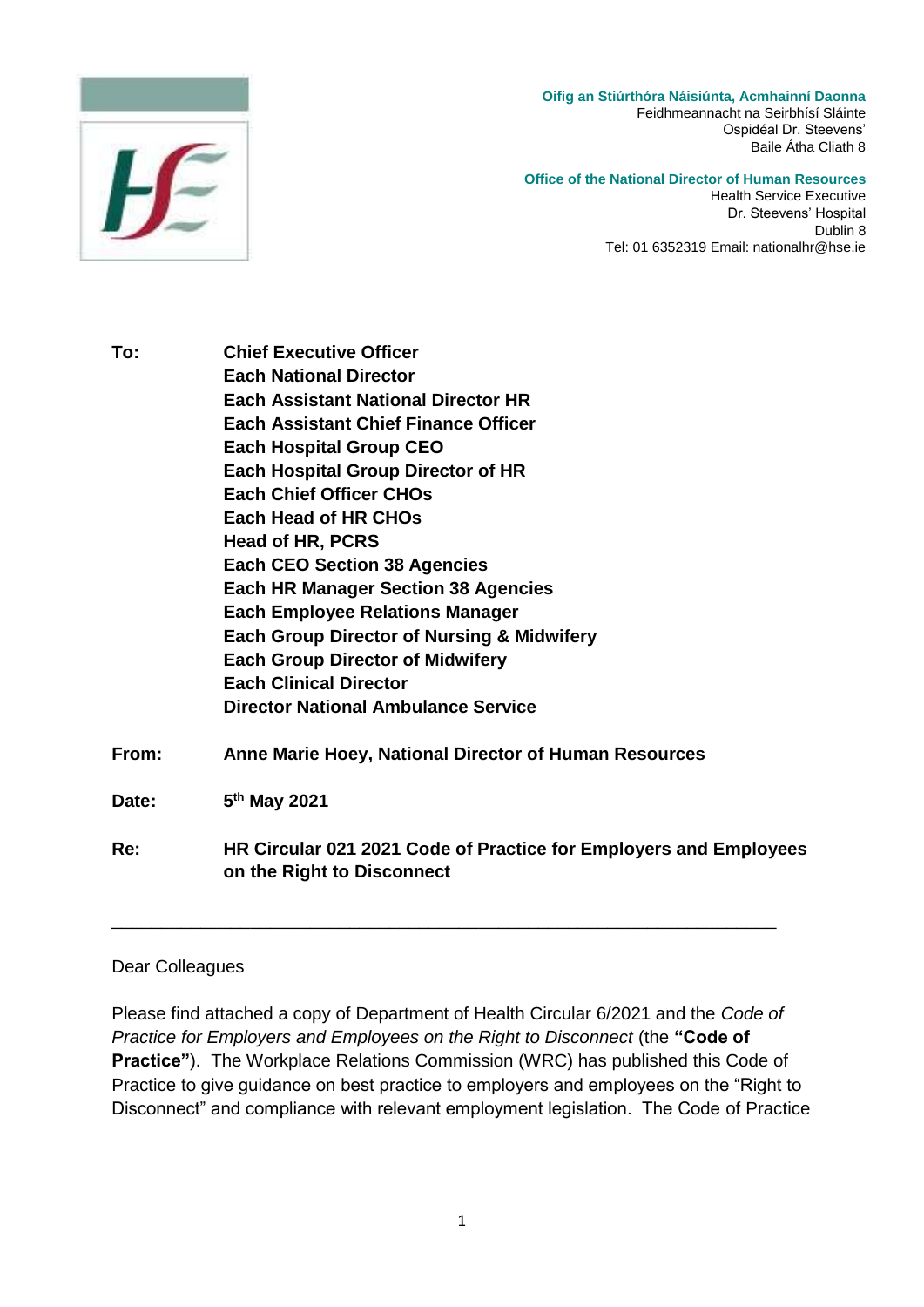came into effect on 1 April 2021 and applies to all employees and to all types of employment<sup>1</sup>. The Code of Practice is available from the WRC website here.

The HSE will be devising a Right to Disconnect Policy to reflect the requirements under the Code of Practice. In the meantime, all public health service employers and employees should be aware of and familiar with the provisions in the Code of Practice and understand their rights and obligations. Pending the issuing of a Right to Disconnect Policy at a future date, this Circular gives a brief overview of the key provisions in the Code of Practice. It also gives a summary of the legislative provisions underpinning the Code of Practice.

## **Overview of the Code of Practice**

The Code of Practice states that the Right to Disconnect gives all employees the right to switch off from work outside of normal working hours, including the right to not respond immediately to emails, telephone calls or other messages. There are three rights enshrined in the Code:

- $\bullet$  The right of an employee to not have to routinely<sup>2</sup> perform work outside their normal working hours (including refraining from engaging in work-related emails and telephone calls);
- The right not to be penalised for refusing to attend to work matters outside of normal working hours; and
- The duty to respect another person's right to disconnect (for example: by not routinely emailing or calling outside normal working hours).

The Code of Practice states that there is no formal Right to Disconnect under Irish or European law. It provides that an employer's failure to follow the Code is not an offence in and of itself but the Code will be admissible in evidence in any proceedings before a Court, the Labour Court or WRC if any of its provisions are deemed relevant to the issues in dispute.

The Code of Practice provides practical guidance for employers and employees to assist in meeting existing obligations under current employment legislation. Specifically, the Code complements and supports employers' and employees' rights and obligations under the Organisation of Working Time Act 1997 (the "OWT"), the Safety, Health and Welfare at Work Act 2005 (the "SHWWA"), and the Terms of Employment (Information) Act 19943.

**<sup>.</sup>** <sup>1</sup> This includes employees who are temporarily working from home (WFH) during COVID-19.

<sup>&</sup>lt;sup>2</sup> The Code states that there are occasional legitimate situations when it may be necessary for an employer to contact employees outside of normal working hours.

<sup>&</sup>lt;sup>3</sup> This Act was amended by the Employment (Miscellaneous Provisions) Act 2018 [view here.](https://www.workplacerelations.ie/en/news-media/workplace_relations_notices/employment-misc-provisions-act-2018.html)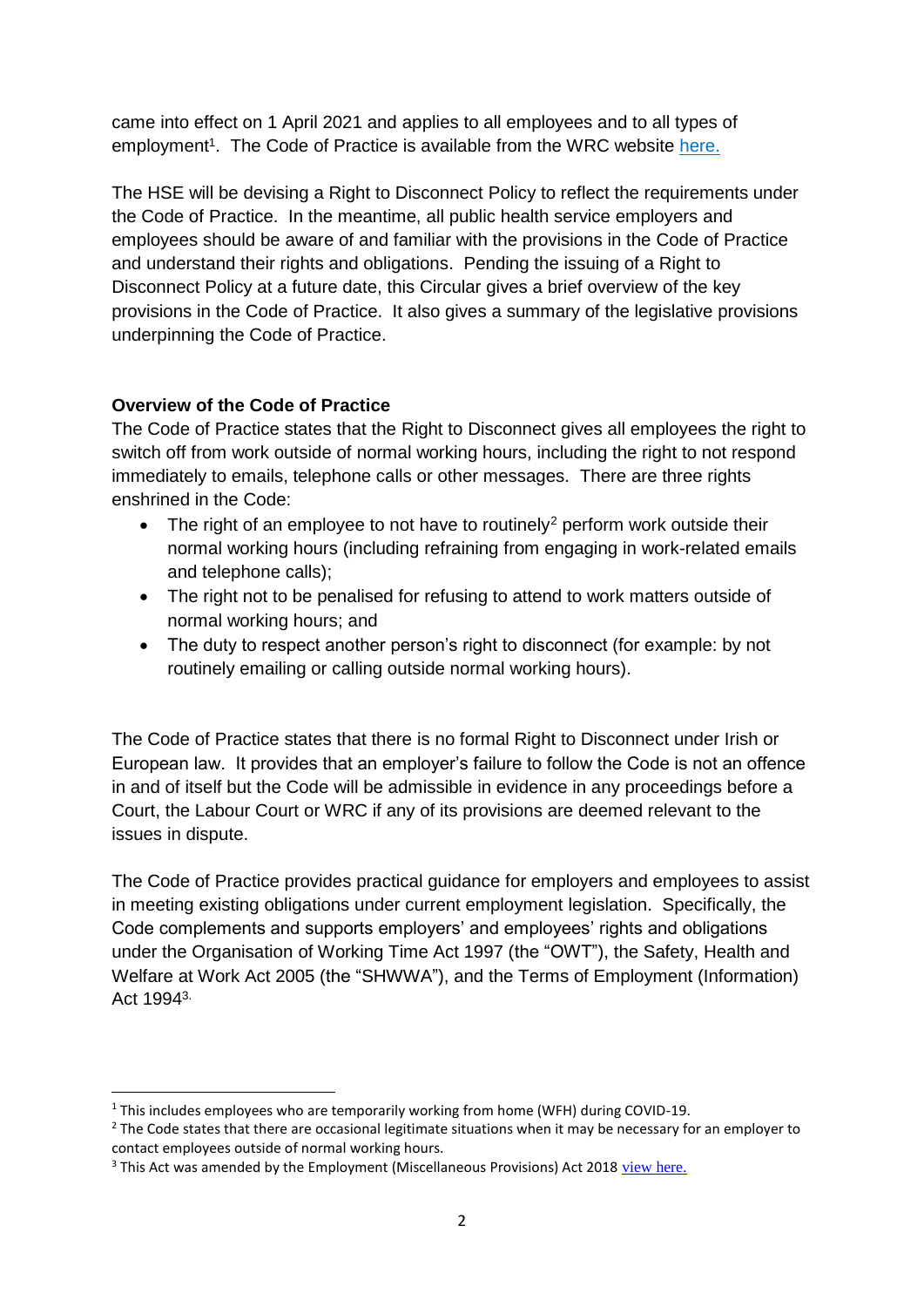#### **Employers' existing obligations** include to:

- Provide information to employees on their working time, normal working hours and rest periods/breaks;
- Ensure that all employees receive their entitlement to rest periods/breaks and that they do not work in excess of the maximum weekly working hours;
- Ensure a safe workplace, maintain up to date risk assessments and ensure work activities are managed to prevent any improper conduct or behaviour likely to put safety, health and welfare at risk;
- Not to penalise an employee for actions taken in accordance with legislation. **Employees' existing obligations** include to:
- Take reasonable care to protect their safety, health and welfare and the safety, health and welfare of any other person who may be affected by the employee's acts or omissions at work;
- Fully cooperate with any appropriate mechanism to record working time (including when working remotely);
- Be mindful of their colleagues' right to disconnect (for example, by not routinely emailing or calling outside normal working hours).
- Be conscious of their work pattern and aware of their work-related wellbeing.

## **Role of the manager**

The Code of Practice highlights the key role of managers given their close interaction with staff. Managers should familiarise themselves with the provisions in the Code of Practice and engage proactively with their staff to ensure that measures are in place to raise awareness and ensure compliance. The topics that should be addressed in the context of promoting adherence to the Code of Practice in the workplace include, but are not limited to, the following:

- Scheduling and availing of annual leave entitlements during the leave year;
- Rest breaks and rest periods (including procedures to follow if an employee is unable to avail of a statutory rest break or period);
- Working hours and attendance arrangements;
- Arrangements for recording of working time;
- Maintaining work/life balance employees' personal time must be respected and there is a general expectation that employees disconnect from work emails and communications outside of normal working hours and during any type of leave;
- Communications protocol including the very limited circumstances in which an employee may be contacted outside of their normal working hours due to urgent service needs or unforeseeable circumstances e.g. ascertaining availability for rosters arising from unexpected absences;
- Email etiquette including the timing and tone of any out-of-hours communications and the use of email 'out of office' and footers to indicate the employee's normal hours of work/availability;
- Employee health and wellbeing including accessing organisational supports e.g. Occupational Health, Employee Assistance Programme (EAP).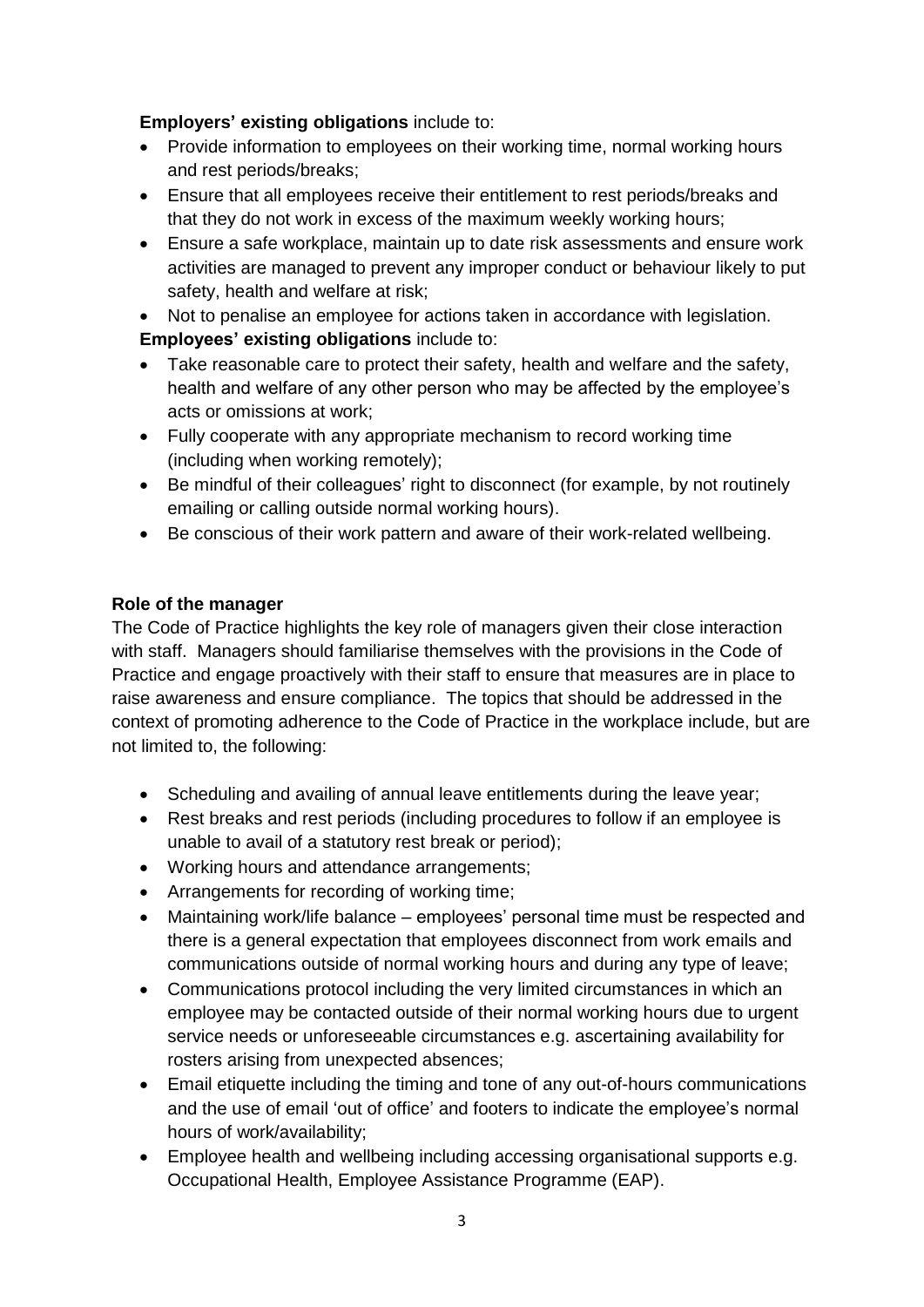Managers should maintain open channels of communication about workload and time management and encourage appropriate behaviours around disconnecting from work. Managers are required to take action when an employee's inability or reluctance to disconnect appears to be linked to excessive workload, performance issues or organisational culture.

#### **Communications**

The Code of Practice states that the tone and sense of urgency in written communications should be proportionate, particularly those sent outside of normal working hours. Texts or emails sent outside of normal working hours may be easily misinterpreted by the recipient as to its urgency. Where appropriate, measures such as adding a footer to an email signature indicating the sender's normal hours of work may be used to indicate an employee's availability. The Code of Practice states that the sender's message is equally important and, when not urgent, the email should state that an immediate response is not expected, or the sender should utilise the "delay send" options and set it to a specified time on the next closest working day. Emergency communications outside of an employee's normal working hours/roster<sup>4</sup> should be the exception rather than the norm.

## **Raising Concerns**

1

The Code of Practice highlights that employees and employers should manage the Right to Disconnect in a manner that is respectful of everyone's rights and expectations and in the context of the relevant legislation and good workplace relations generally. The Code of Practice refers to the fact that circumstances may occasionally arise that necessitate that communications are sent and received outside of employee's normal working hours. This may be due to operational needs and other factors including the role of the employee, the agreed terms of employment and the unique requirement of critical services. When occasional contact outside normal working hours and scheduled rostering arrangements becomes the norm, however, this needs to be addressed.

In this regard, situations may arise where an employee may feel that their Right to Disconnect is not being respected or that their workload is such that they are not able to disconnect at the end of their normal working day/shift. Examples of such situations might include:

- Being contacted regularly outside of normal work hours;
- Being expected to regularly work through meal breaks;
- Feeling obligated to routinely work longer hours than those agreed in their terms and conditions of employment;
- Being subjected to less favourable treatment for not being available outside of normal working hours.

<sup>4</sup> This does not refer to the contractual arrangements that apply to some categories of health service employees such as on-call.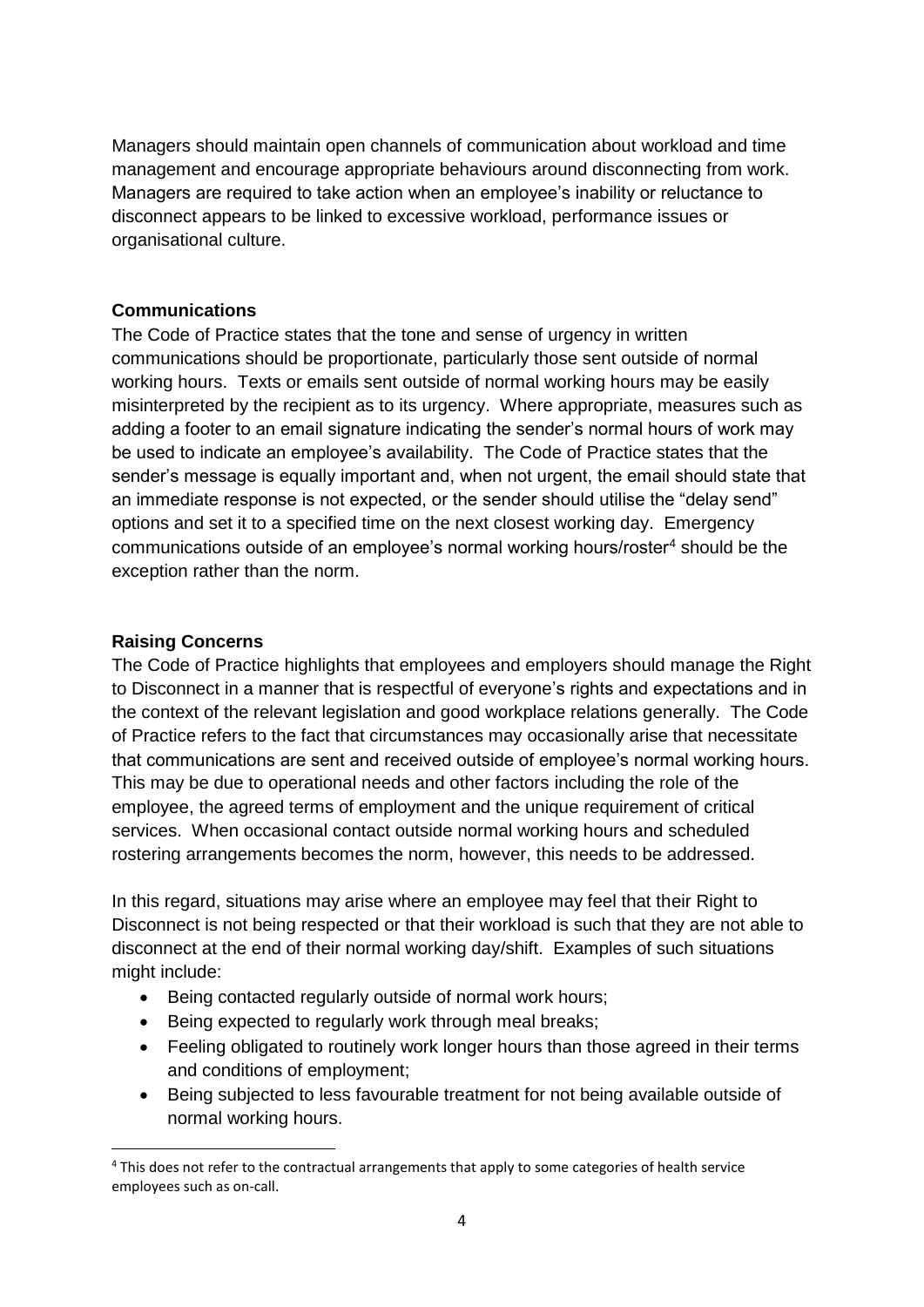In line with the Grievance Procedure, employees should be advised to raise any issues of concern relating to their employment, including matters encompassed by the Code of Practice<sup>5</sup>, directly with their line manager in the first instance. In circumstances where an employee feels that they cannot approach their line manager, they should contact another manager or seek advice/support from their local HR/Employee Relations Department. Employees should be informed that if issues/complaints cannot be resolved informally, they may invoke the formal stages of the Grievance Procedure. All employees should have a copy of the Grievance Procedure and understand how it operates within their organisation.

## **Overview of legislation underpinning the Code of Practice**

This Circular gives an overview of the pre-existing legislative obligations which, inter alia, protect employees from working excessive hours and are reinforced in the Code of Practice. It is not intended as a legal interpretation of any of the Acts.

## **A. The Organisation of Working Time Act 1997 (the "OWT")**

The OWT has its genesis in protecting the safety, health and welfare of those at work. The Act does not explicitly refer to a 'Right to Disconnect' but provides for statutory entitlements with respect to working hours, rest provisions and annual leave.

## *1. Rest provisions and maximum weekly working hours*

1.1 The OWT provides that employers cannot permit employees to work more than a maximum of 48 hours per week on average over the relevant reference period (4, 6 or 12 months depending on the circumstances). Employers must also ensure that employees receive their statutory rest breaks, daily rest and weekly rest entitlements. As such, employers have a legal responsibility to maintain records of employees' working hours which can be produced for inspection by the WRC if required. The duty to ensure compliance with the OWT rests with the employer and not the employee. However, employees have a responsibility to cooperate with any appropriate mechanism introduced by the employer for recording of working time. **Appendix 1** of this Circular provides an overview of the maximum weekly working hours and rest provisions under the OWT and related matters.

## *2. Annual Leave*

**.** 

2.1 Managers are required to monitor annual leave arrangements to ensure that employees avail of their full contractual annual leave entitlement to the greatest extent

<sup>&</sup>lt;sup>5</sup> The Code of Practice states that if an informal process has not been successful in resolving the issue, then the organisation's formal grievance procedure may be utilised. Where there is a collective agreement, the parties should abide by those terms as it relates to raising grievances. If the matter is processed under the grievance procedure in the context of an alleged contravention of the Code of Practice on the Right to Disconnect and remains unresolved, the employee may refer a complaint to the WRC under the appropriate legislation and citing the Code. This does not affect an employee's right to refer a complaint to the WRC at any point but it is preferable if disputes can be resolved internally.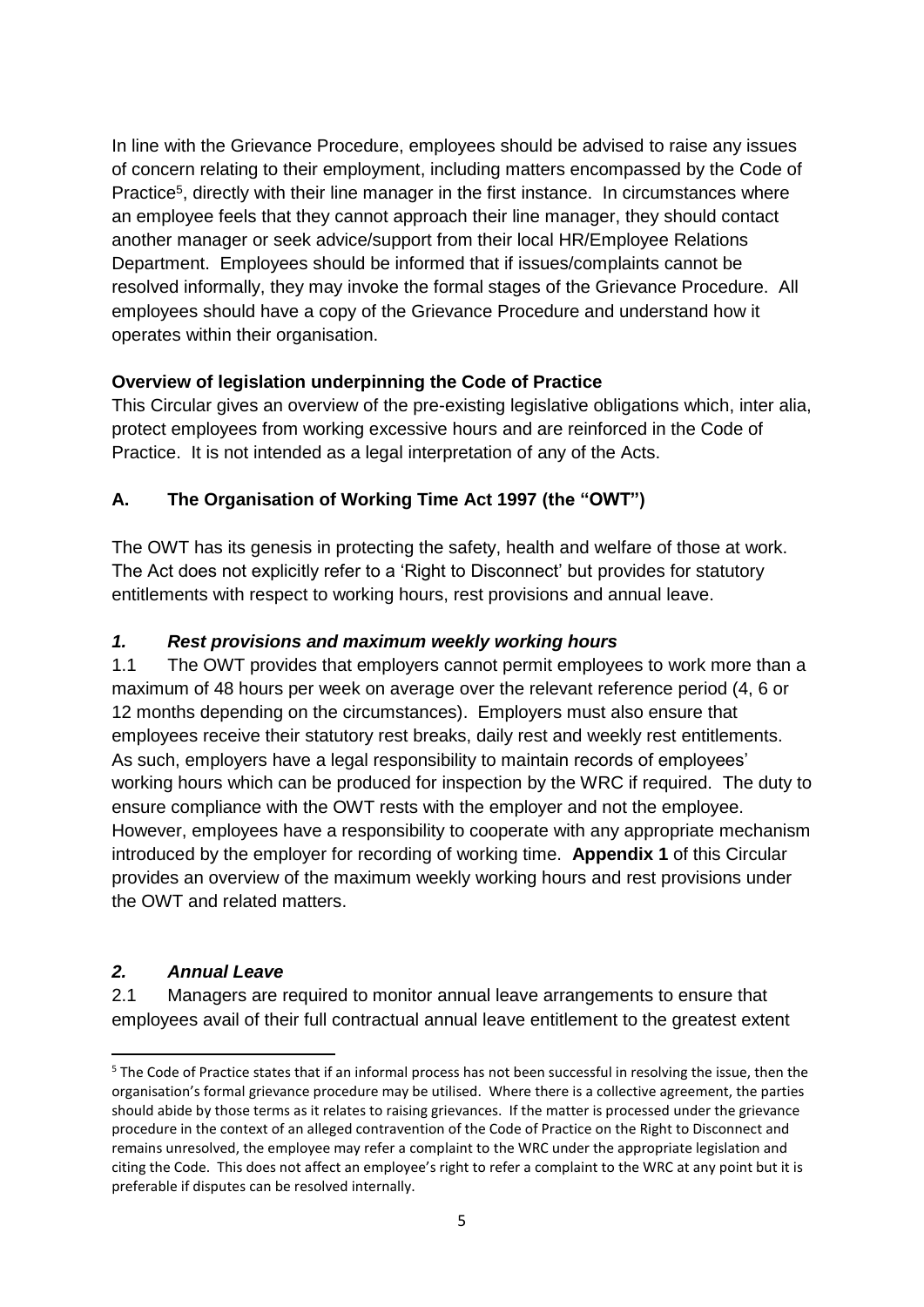possible during the current leave year. Where managers have been unable to facilitate an employee to avail of annual leave due to essential service needs, the untaken leave should be documented and carried forward to the following leave year<sup>6</sup>. Where a manager has given prior approval for the carryover of annual leave, they must then engage with the employee on a reasonable timeframe in which this leave will be taken.

2.2 Managers have a responsibility to ensure that their employees are facilitated to avail of their annual leave entitlements in accordance with the OWT. The OWT provides that the time at which annual leave is taken is determined by the employer taking into account the following provisions:

- The employer must consult with the employee or his/her representatives at least one month before the leave commences;
- The employer must have regard for the employee's opportunity for rest and recreation;
- The employer must take into account the need for the employee to reconcile work and any family responsibilities.

An employee who has worked eight or more months in a leave year is entitled to an unbroken period of two weeks' leave, which may include one or more public holidays.

2.3 The OWT provides that the onus is on the employer to ensure that employees avail of their statutory annual leave entitlement in the leave year to which it relates. The OWT provides that, in exceptional circumstances, due to service requirements, statutory annual leave may be carried forward into the first six months of the next annual leave year, subject to the employee's consent to the deferral. At a minimum, managers should ensure that staff avail of the statutory $7$  component of their annual leave entitlement within the current leave year and deferral only occurs in exceptional circumstances.

2.4 Please note that public health service employees are not entitled to receive payment in lieu of any outstanding annual leave unless the employment relationship is terminated.

# **B. The Safety, Health and Welfare at Work Act 2005 (the "SHWWA")**

1. The SHWWA makes provision for the safety, health and welfare of persons at work and sets out the responsibilities of employers, employees and other parties. The Health and Safety Authority (HSA) has published Frequently Asked Questions to provide guidance on this legislation [view here.](https://www.hsa.ie/eng/Topics/Managing_Health_and_Safety/Safety,_Health_and_Welfare_at_Work_Act_2005/)

**.** 

<sup>&</sup>lt;sup>6</sup> HSE employees are required to complete HSE Application Form HR 108(r) [here.](https://healthservice.hse.ie/staff/benefits-services/benefits/hr-forms.html)

 $<sup>7</sup>$  The statutory entitlement to annual leave is set out under section 19 of The Organisation of Working Time</sup> Act 1997 [view here.](https://revisedacts.lawreform.ie/eli/1997/act/20/section/19/revised/en/html)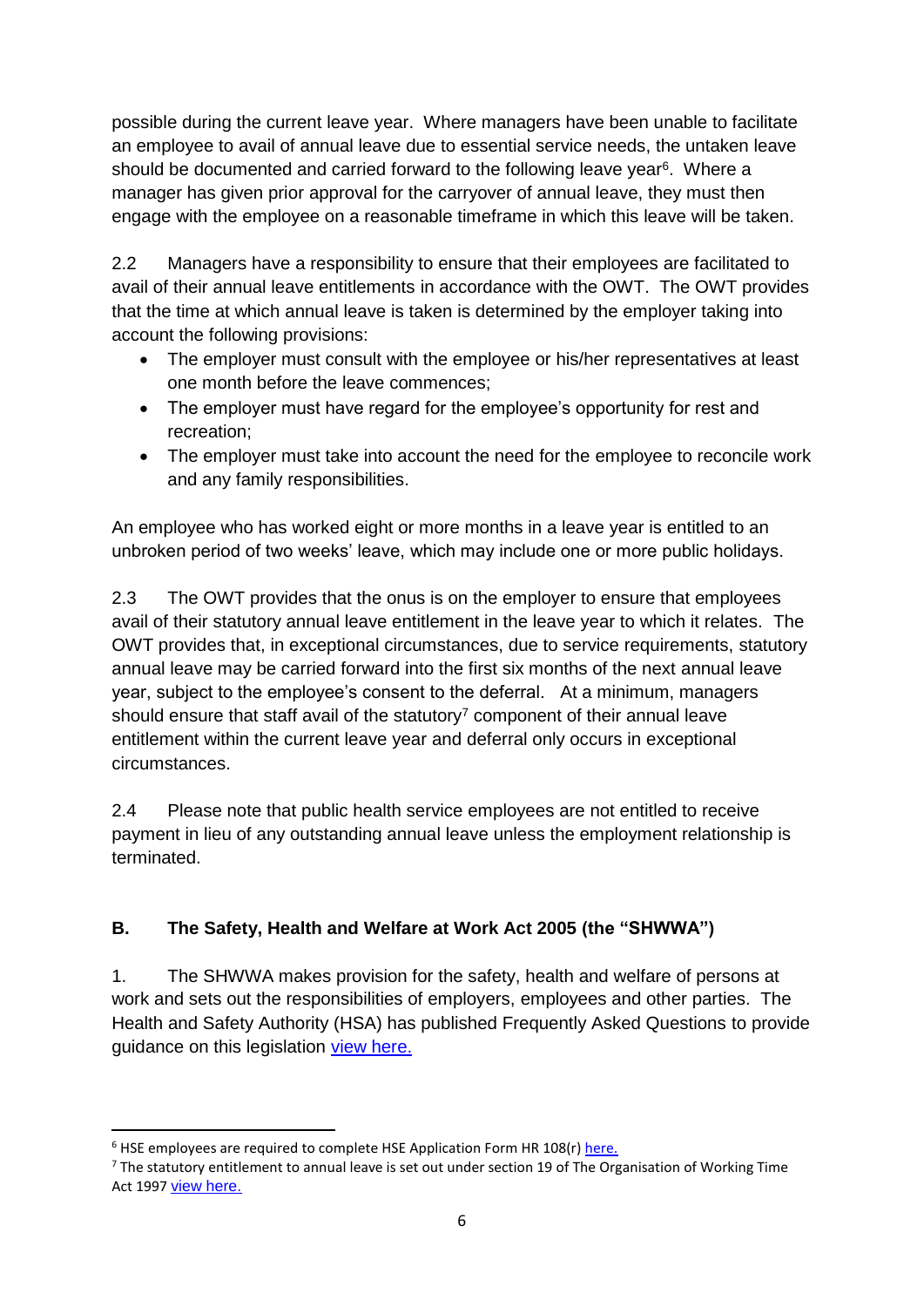2. Under section 8(2)(b) of the SHWWA the employer's duties extend to "managing and conducting work activities in such a way as to prevent, so far as is reasonably practicable, any improper conduct or behaviour likely to put the safety, health and welfare at work of his or her employees at risk".

. 3. Employees have an obligation under section 13(1)(a) and 13(1)(e) of the SHWWA to take reasonable care to protect their safety, health and welfare at work and "not engage in improper conduct or behaviour that is likely to endanger his or her own safety, health and welfare at work or that of any other person". This includes an obligation on employees to cooperate with any appropriate mechanism utilised by their employer for the recording of working time<sup>8.</sup> In line with the Code of Practice, employees should be aware of the requirement to consider others' rights to disconnect by not routinely emailing/calling outside normal working hours and being mindful that the tone and urgency of any communications sent out of hours is proportionate.

4. Section 27 of the SHWWA provides that employers are prohibited from penalising (defined as dismissal, demotion, transfer, imposition of duties, coercion or intimidation) or threatening to penalise employees, who are performing any duty, exercising rights or who make any complaints relating to safety and health or who give evidence in enforcement proceedings.

5. The HSE National Health and Safety Function provides guidance and resources on safety, health and welfare at work at this link: <https://www.hse.ie/safetyandwellbeing>

6. The HSE Workplace Health and Wellbeing Unit provides information on guidance and support services at this link: [https://www.hse.ie/eng/staff/workplace-health-and](https://www.hse.ie/eng/staff/workplace-health-and-wellbeing-unit/)[wellbeing-unit/](https://www.hse.ie/eng/staff/workplace-health-and-wellbeing-unit/)

# **C. The Terms of Employment (Information) Act 1994 (the "1994 Act")**

1. The Code of Practice outlines an employer's obligations to notify new employees of any terms and conditions related to hours of work, including hours of work within a normal working day and normal working week. In the case of employees who do not have fixed times of attendance, managers should inform employees of how the roster operates and what their normal working hours are reasonably expected to be over a specified period. Employees should be informed that they are expected to take their allocated rest breaks and rest periods and must notify their manager if they were unable to avail of any statutory rest break or period to which they are entitled.

2. The Terms of Employment (Information) Act 1994 (the "1994 Act") obliges employers to provide certain information in writing to employees. The Employment (Miscellaneous Provisions) Act 2018 (the "2018 Act") adds to those obligations.

**.** 

<sup>8</sup> This includes employees who are WFH on a temporary basis during COVID-19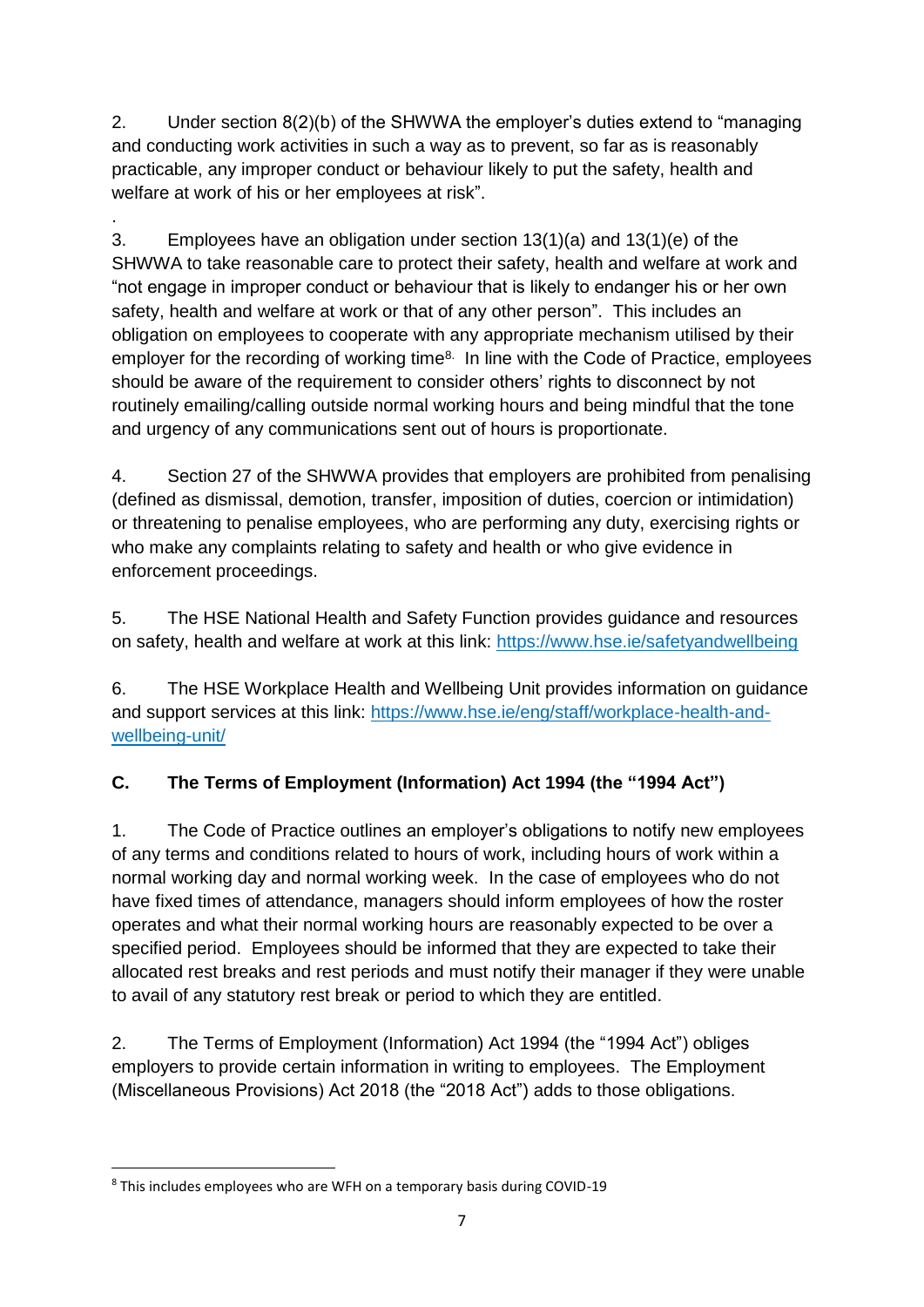3. Under the 2018 Act, an employer must provide new employees with a written statement containing five core terms of employment within **five days** of commencement of their employment.

Those five core terms of employment are:-

- 1) The full names of the employer and the employee;
- 2) The address of the employer;
- 3) In the case of a temporary contract of employment, the expected duration of the contract;

In the case of a fixed term contract of employment, the date on which the contract expires;

- 4) The rate or method of calculation of the employee's remuneration and the pay reference period for the purposes of the National Minimum Wage Act, 2000;
- 5) The number of hours the employer reasonably expects the employee to work
	- Per normal working day, and
	- Per normal working week.

**.** 

4. In addition to the above, an employee is entitled to receive a written statement of the remaining terms and conditions of employment, as set out in the 1994 Act, within **two months** of his/her start date.

5. Health service employers should provide the contract of employment to candidates at the job offer stage and request signed confirmation of acceptance as a prerequisite for the candidate's appointment<sup>9</sup>. The contract of employment should contain all the terms and conditions that must be given under the 1994 Act (including the five core terms outlined above) thereby fulfilling the employer's legal obligations. This includes terms and conditions relating to hours of work including, if applicable, overtime, on-call, etc. Further details on all the terms and conditions that must be provided under the 1994 Act are set out [here.](https://www.workplacerelations.ie/en/what_you_should_know/employer-obligations/terms-of-employment/#:~:text=The%20Terms%20of%20Employment%20(Information,two%20months%20of%20commencing%20employment) If the new role requires varying hours of attendance, managers can provide more specific information on rostering arrangements to new employees when they start work (including those already employed who transfer to take up a new role with the same employer).

6. An employer is required to notify an employee of the nature and date of any change to the particulars contained in the written statement not later than one month after the change comes into effect. The requirement to notify the employee of any

<sup>9</sup> This will prevent disputes in relation to terms and conditions of employment arising after the person has commenced employment in the role. This applies to external candidates and existing employees who apply for a new post within the organisation.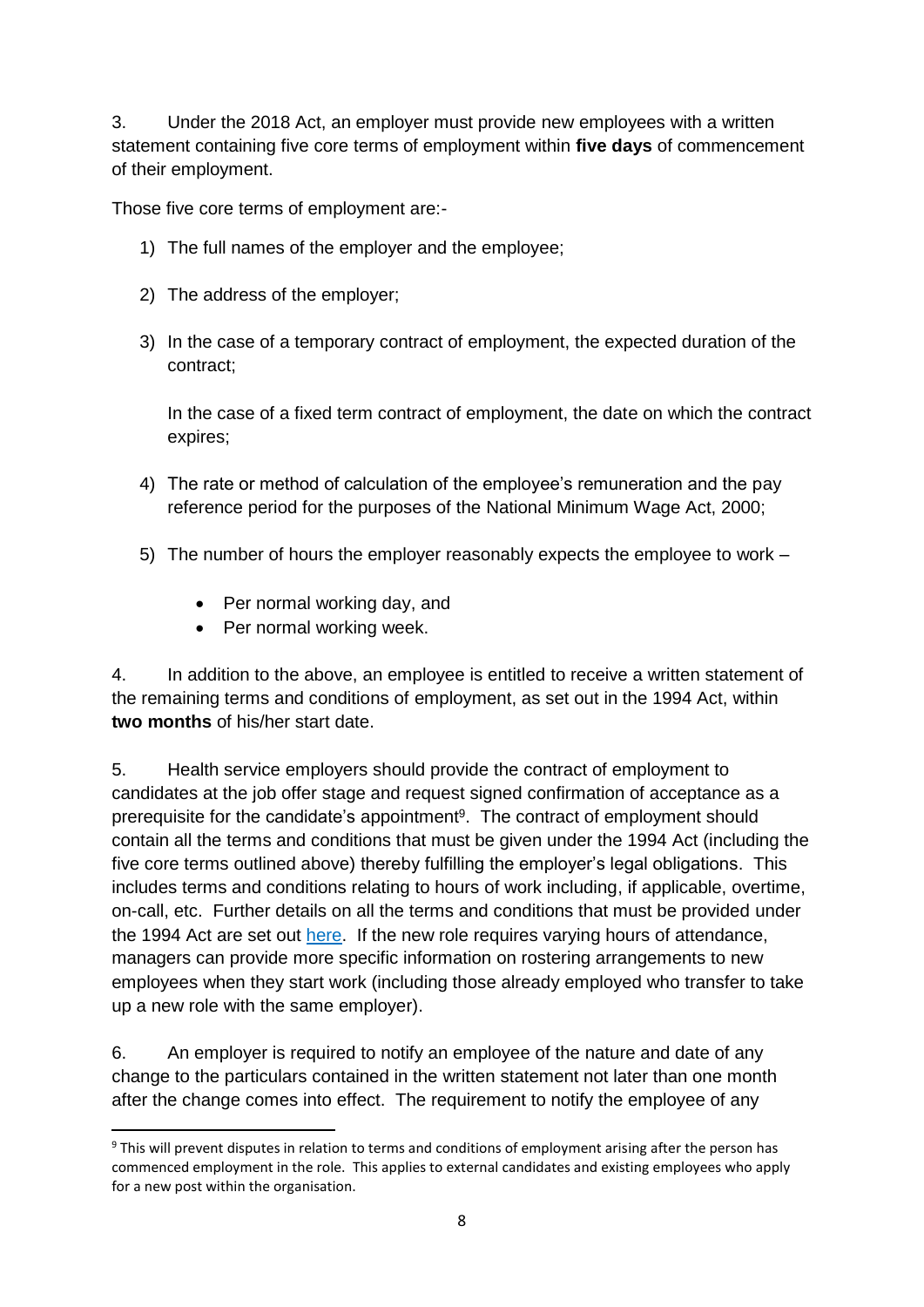change in the particulars set out in the written statement does not apply if the change results from a change in legislation, administrative provisions or collective agreements to which the employer has referred the employee in the written statement/contract of employment.

In accordance with Department of Health Circular 6/2021, the HSE will produce a Right to Disconnect Policy at a future date to reflect the provisions in the Code of Practice. In the interim, please ensure that this Circular and Code of Practice is brought to the attention of all managers and staff in your area of responsibility. Managers are required to engage with their staff with a view to ensuring that arrangements are in place to demonstrate adherence to the Code of Practice and relevant employment legislation.

#### **Queries**

Queries from individual employees or managers should be referred to local HR Departments/ Employee Relations Departments. Please note that the National HR Helpdesk is also available to take queries from employees Tel: 1850 444 925 E: [ask.hr@hse.ie](mailto:ask.hr@hse.ie)

Queries from HR Departments in relation to this Circular may be referred to Anna Killilea, National Employee Relations, HR Directorate, 63-64 Adelaide Road, Dublin 2 Tel: 01 6626966 Email: [anna.killilea@hse.ie](mailto:anna.killilea@hse.ie)

Yours sincerely,

Anne Maxie May

**Anne Marie Hoey National Director of Human Resources**



**Need information and advice on COVID-19 Go to www.hse.ie/coronavirus**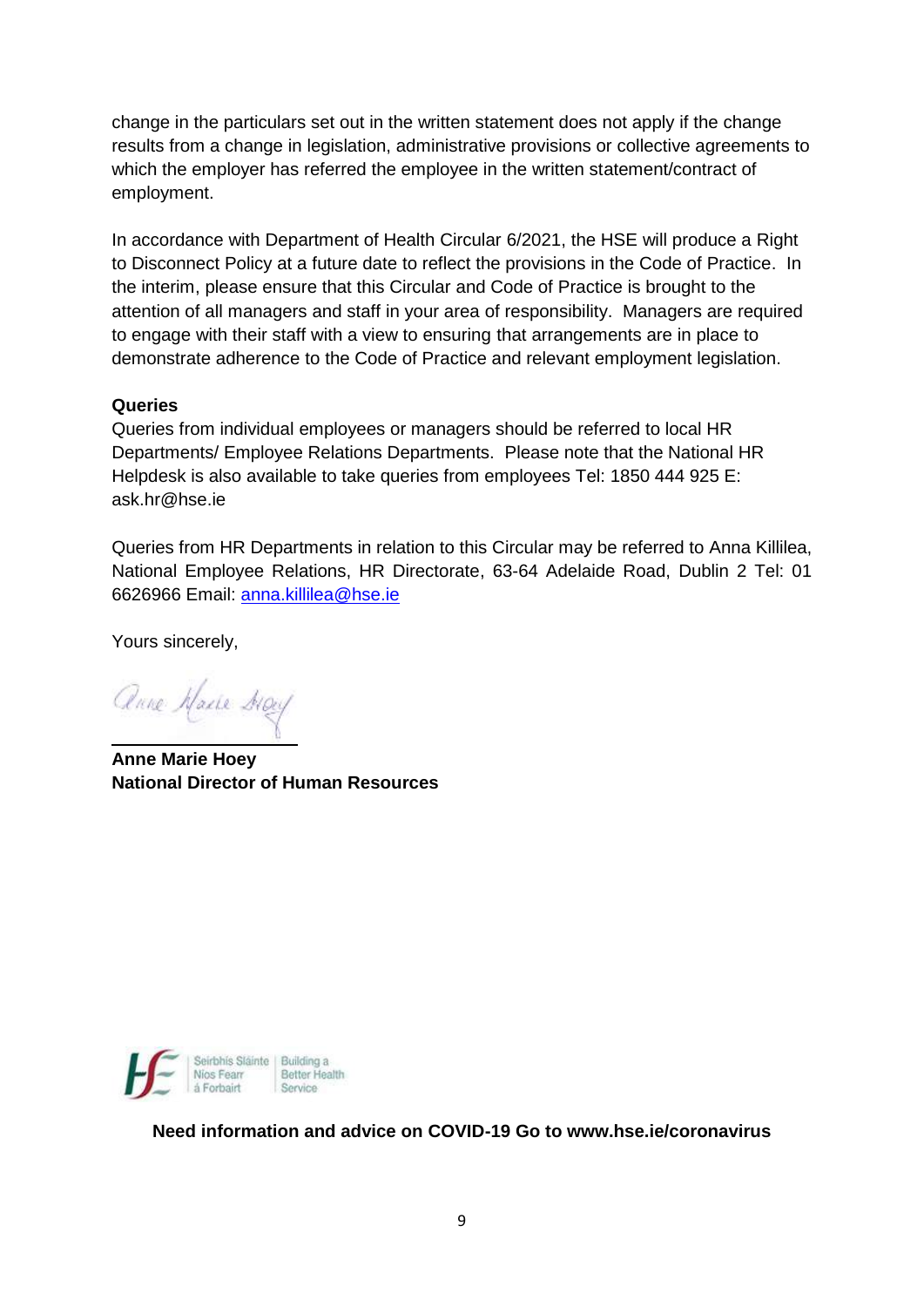## **Appendix 1 The Organisation of Working Time Act 1997 – compliance with rest provisions and maximum weekly working hours**

# **1. Introduction**

The Organisation of Working Time Act 1997 (the "OWT") provides, inter alia, for minimum rest periods and maximum weekly working hours<sup>10.</sup> In summary, the key provisions of the OWT in relation to minimum rest and maximum working time are as follows:

- Rest breaks while at work.
- A daily rest period of 11 consecutive hours in each period of 24 hours during which the employee works for the employer.
- A weekly rest period of 24 consecutive hours in each 7-day period. This reference period can be averaged over 14 days. If the weekly rest day is preceded by a working day then the employee must first receive his/her daily rest entitlement of 11 hours consecutive rest. This effectively means that the employee concerned is entitled to 35 hours consecutive rest.
- Maximum average net weekly working time of 48 hours.

Health service employers are required to ensure that employees are granted their statutory entitlements, at a minimum, and to demonstrate compliance by maintaining accurate records that can be produced for inspection if required. The employer's obligations under the OWT apply in respect of all health service employees regardless of whether they are required to attend the work premises or are working from home (WFH) on a temporary basis during COVID-19.

## **2. Rest Provisions**

1

2.1 The OWT provides for daily rest periods, rest breaks at work, and weekly rest periods as set out in the summary below. Appropriate rest breaks and rest periods are vital to the health and safety of employees and are of importance in the efficient and effective operation of the workplace<sup>11.</sup> Managers should notify employees of their entitlements in relation to daily and weekly rest periods and rest breaks and the manner in which these will be granted. Payment in lieu of statutory rest provisions is not permitted.

## *2.2 Daily Rest Period (section 11)*

The OWT provides that an employee is entitled to 11 consecutive hours rest in each 24 hour period during which the employee works for the employer.

<sup>&</sup>lt;sup>10</sup> The OWT does not preclude employers from granting entitlements in excess of the statutory provisions.

<sup>&</sup>lt;sup>11</sup> This includes employees who are temporarily working from home during COVID-19.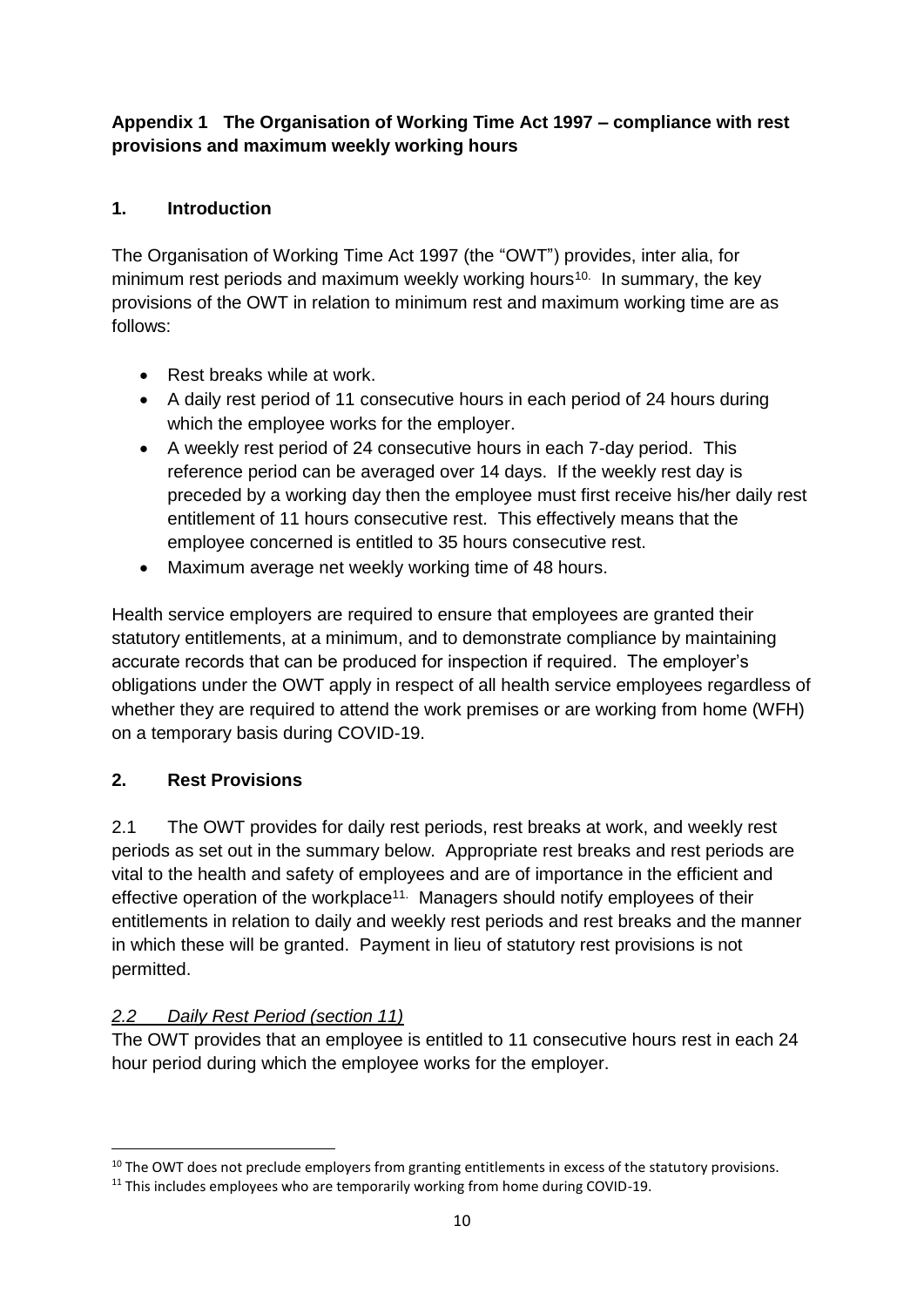## *2.3 Rests and intervals at work (section 12)<sup>12</sup>*

The OWT provides that an employee is entitled to daily breaks as follows:

 Break of at least 15 minutes duration after working for a period of more than 4 hours 30 minutes.

 Break of at least 30 minutes duration after working for a period of more than 6 hours. This break may include the 15-minute break referred to above.

Breaks must be taken during the working day/shift and not at the end of the employee's working day/shift.

## *2.4 Weekly Rest Periods (section 13)*

The OWT provides that an employee is entitled to a weekly rest period of 24 consecutive hours per each seven day period. The reference period may be averaged over 14 days. A weekly rest period must follow a daily rest period of 11 hours.

Accordingly, in practical terms an employee is entitled to weekly/fortnightly rest as follows:

- 35 hours rest (11 hour rest period followed by 24 hour rest) once a week, or
- 35 hours rest (11 hour rest period followed by 24 hours rest) twice a fortnight, or
- 59 hours rest (11 hour rest period followed by 48 hours rest) once a fortnight.

#### *2.5 Exemption or variation of entitlements*

**.** 

The circumstances in which the rest breaks, daily and weekly rest periods set out in sections 11, 12 and 13 may be varied are set out in Section 6(1) and Section 6(2) of the OWT. The following is a brief summary.

- 2.6. Section 6(1) of the OWT applies to the following circumstances:
	- The *Organisation of Working Time (General Exemptions) Regulations, 1998*  exempt certain activities from the rest breaks, daily and weekly rest periods set out in sections 11, 12 and 13 of the OWT. Health service employees who are directly involved in ensuring continuity of the provision of services, particularly relating to the reception, treatment or care of persons in hospitals, other health service residential institutions and the ambulance service come within the scope of the 1998 Regulations and therefore are covered by the exemption [view here.](http://www.irishstatutebook.ie/eli/1998/si/21/made/en/print)  An employee must be "engaged wholly or mainly in carrying on or performing the duties of the activity concerned" to come within the scope of this derogation. It is a matter for the employer relying upon the derogation to demonstrate it applies in respect of an employee<sup>13</sup>. There is no blanket exemption in respect of health service employees.

 $12$  While the OWT specifies minimum rest breaks employers may stipulate longer breaks.

**<sup>13</sup>** The Labour Court considered the application of this provision in Determination No**.** DWT1917: "The Court applies to the word 'mainly' the normal meaning of the word being 'chiefly' or 'principally' or 'for the most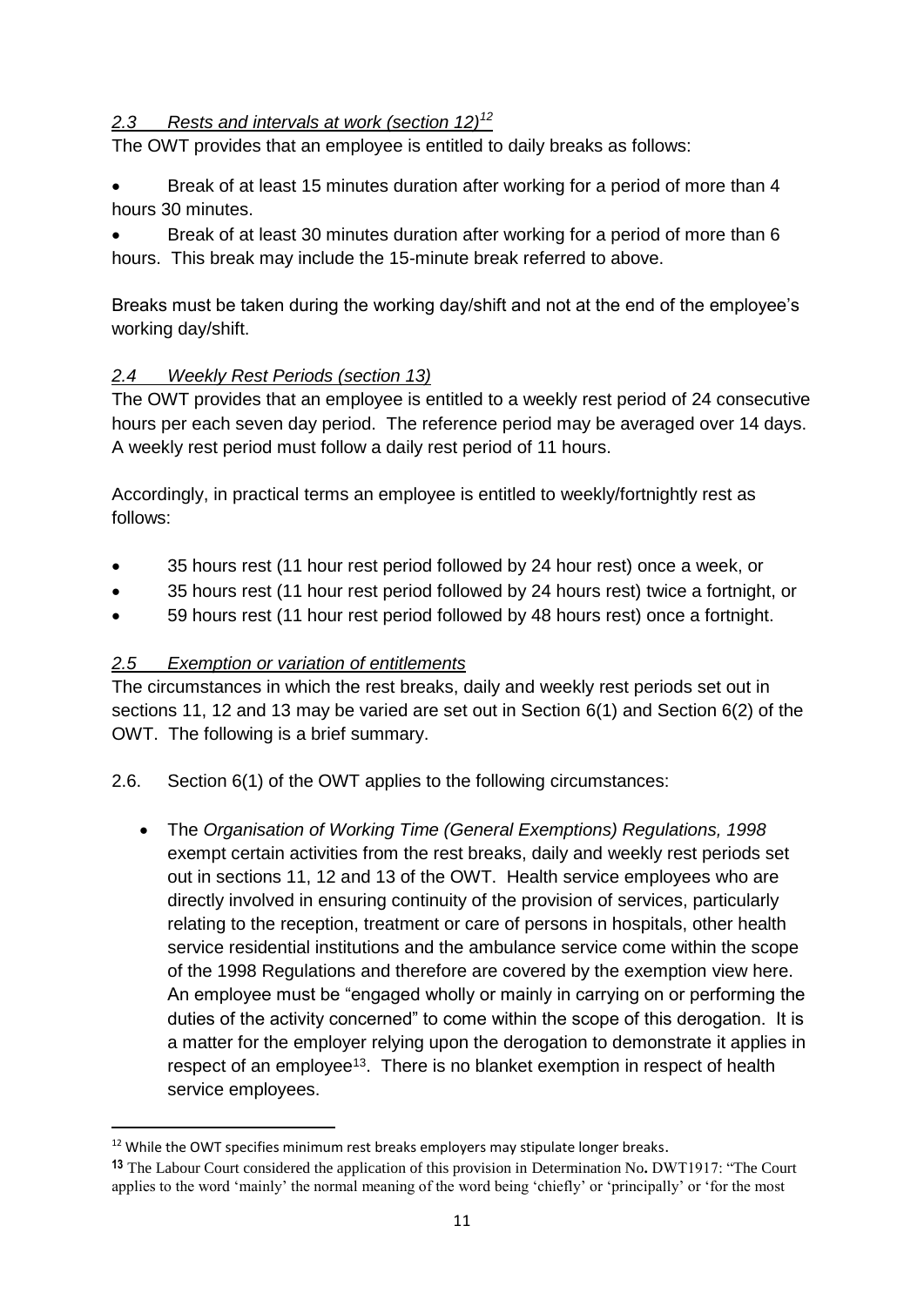Where collective agreements providing for a similar exemption have been concluded by the parties and approved by the Labour Court.

Where either of the above circumstances exempt the employer from the obligation to provide statutory rest periods as regards a particular employee, the employer must ensure that equivalent compensatory rest is made available to the employee.

#### 2.7 Section 6(2) of the OWT applies to the following circumstances:

- Where shift workers who change shifts and cannot avail themselves of the rest period are exempted in respect of daily (section 11) and weekly (section 13) rest periods as provided for in section 4(1) of the OWT;
- Where persons employed in activities consisting of periods of work spread out over the day are exempted e.g. split shifts in respect of the daily (section 11) and weekly (section 13) rest periods as provided for in section 4(2) of the OWT;
- Where employers are exempted from the obligation to provide daily and weekly rest periods and breaks as provided for in sections 11, 12 and 13 of the OWT due to exceptional circumstances or an emergency, including an accident or the imminent risk of an accident, or otherwise the occurrence of unusual and unforeseeable circumstances beyond the employer's control as provided for in section 5 of the OWT.

Where any of the above three circumstances exempt the employer from the obligation to provide statutory rest periods as regards a particular employee, the employer must ensure that the employee is afforded:

- (i) Equivalent compensatory rest, or
- (ii) Where, for objective reasons, (i) is not possible, appropriate protection.

#### *2.8 Compensatory Rest Periods*

 $\overline{a}$ 

Please refer to the Workplace Relations Commission (WRC) *Code of Practice on Compensatory Rest Periods* [at this link.](https://www.workplacerelations.ie/en/what_you_should_know/codes_practice/cop8/) This Code sets out the general principles of and arrangements for equivalent compensatory rest and appropriate protection and contains some examples. An employer is obliged to inform employees of the procedure to follow if they miss out on their statutory rest break or rest period and to keep a written record of any such notifications in the workplace. The onus is on the employer to ensure that employees avail of their equivalent rest break or rest period. It is not sufficient to show that employees were told what they could take. There is a positive duty on managers to ensure that employees take their compensatory rest in order to ensure that the employer

part'. At the very least, to meet the definition requires that these activities constitute more than 50% of the work concerned. The burden of establishing that this is the case falls to the employer. If an employer cannot establish that an employee's work consists of more than 50% of an exempted activity then, logically, the employee is entitled to the protections of the Act." [view here.](https://www.workplacerelations.ie/en/cases/2019/august/dwt1917.html)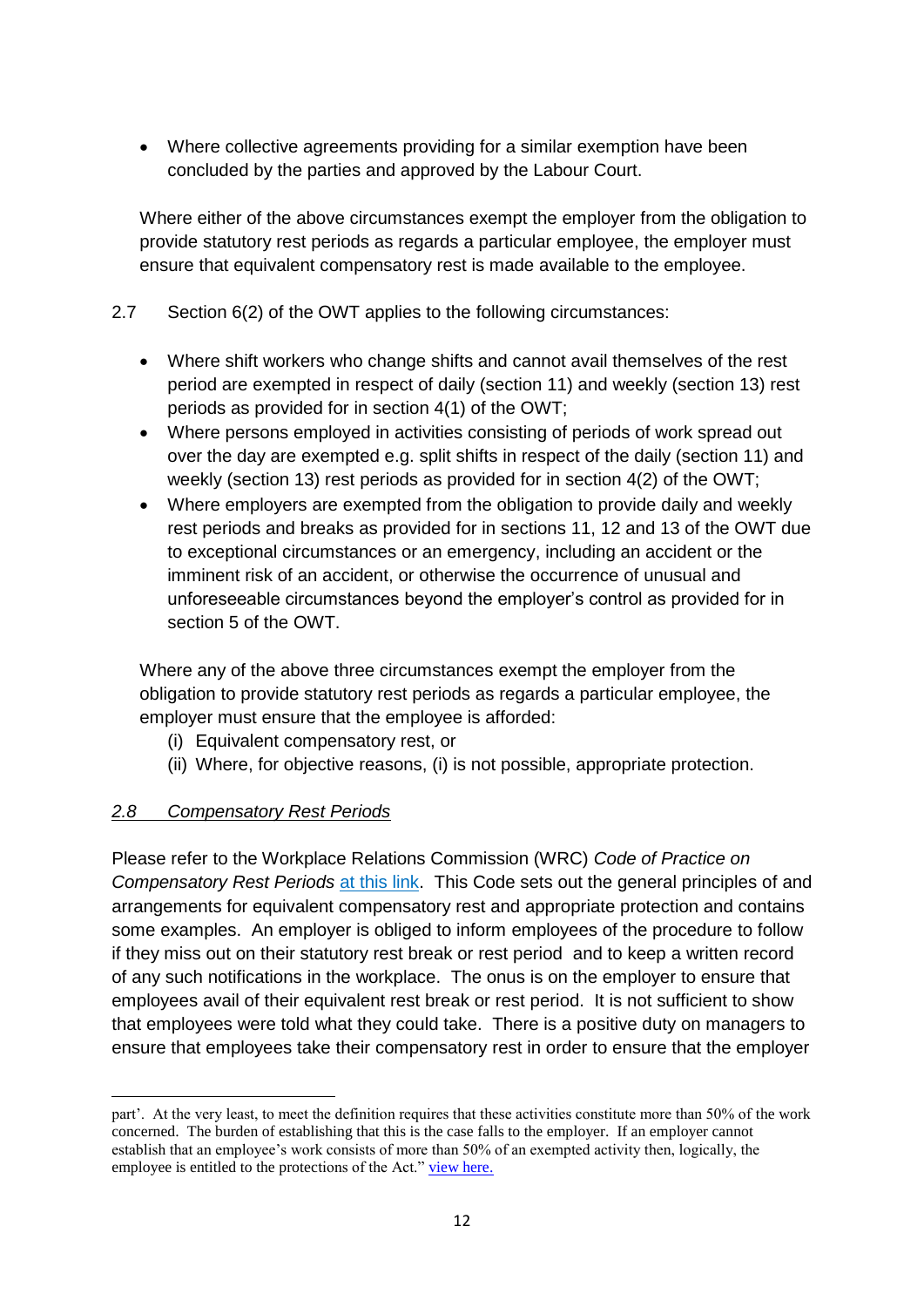is compliant with the OWT. Exempt employees who miss out on their statutory rest entitlements should receive equivalent compensatory rest as soon as possible after the statutory rest period has been missed out on.

2.9 The WRC Code of Practice provides that exempt employees, as provided for in section 6(1) and section 6(2) of the OWT, who miss out on their statutory rest entitlements should receive equivalent compensatory rest as soon as possible after the statutory rest has been missed out on. The Code states that it is most important for employers to make rest time available to employees to allow them to recuperate from long periods of work without adequate rest. The OWT does not specify any timeframes within which compensatory rest must be made available. However, when determining when compensatory rest is to be given, an employer should always have regard to the circumstances pertaining in the individual place of employment and to the health and safety requirements for adequate rest. In this context, it is important that the compensatory rest for rest breaks at work and for daily rest periods, in particular, be provided as soon as possible and, generally, in an adjacent time frame. The employer should be in a position to demonstrate that the equivalent compensatory rest period can reasonably be regarded as equivalent.

2.10 In the case of employees who fall under any of the three exempt categories under Section 6(2) of the OWT, as outlined in section 2.7 above, the following provision also applies. If for reasons that can be objectively justified, it is not possible for an employer to ensure that an employee has available to himself or herself the equivalent rest period or break, the employer must make such arrangements as respects the employee's conditions of employment as will compensate the employee – otherwise referred to as **"appropriate protection"**. The WRC Code of Practice states that while neither "arrangements as respects the employee's conditions of employment as will compensate the employee" nor "appropriate protection" are defined, the Act specifies that these concepts do not include:

- i) the granting of monetary compensation to the employee, or
- ii) the provision of any other material benefit to the employee, other than the provision of such a benefit as will improve the physical conditions under which the employee works or the amenities or services available to the employee while he or she is at work.

2.11 The WRC Code of Practice provides that a common sense approach should be adopted by employers and employees in such situations which takes account of the circumstances existing in the employment and has regard to the safety, health and wellbeing of employees. While it is not feasible to define such appropriate protection/conditions of employment measures, the concept might include measures which, in addition to normal health and safety requirements, provide for enhanced environmental conditions to accommodate regular long periods of attendance at work, refreshment facilities, appropriate facilities/amenities and other measures. These examples are not exhaustive and other measures may be considered by an employer as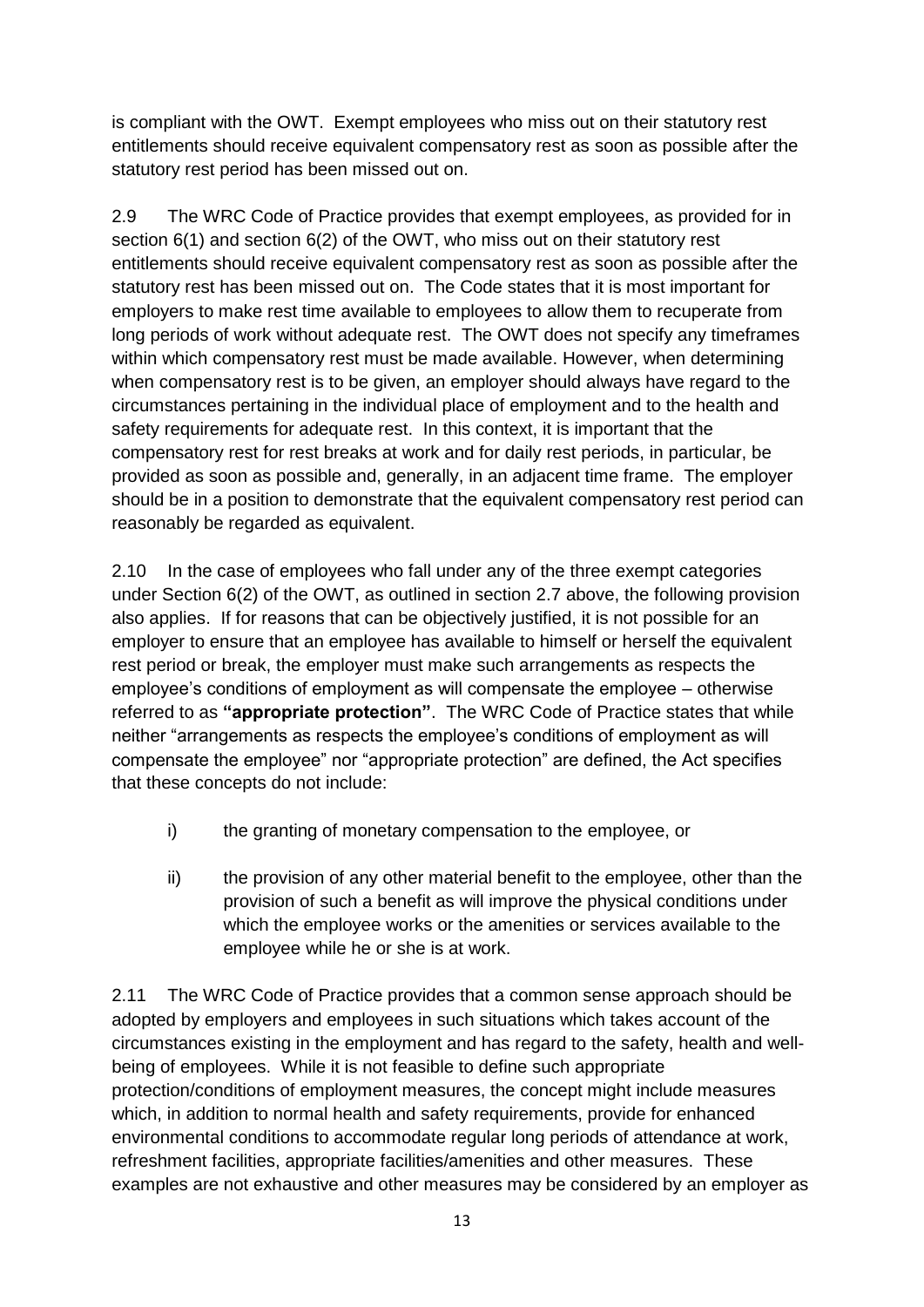relevant to the particular circumstances. An employee cannot be paid in lieu of statutory compensatory rest<sup>14.</sup>

# **3. Provision of information in relation to working time**

3.1 The *Terms of Employment (Additional Information) Order 1998* provides that an employer must provide an employee with a statement in writing containing particulars of the times and duration of their rest periods and breaks, as referred to in sections 11, 12 and 13 of the OWT, and of any other terms and conditions relating to those periods and breaks, within two months of commencing employment [view here.](http://www.irishstatutebook.ie/eli/1998/si/49/made/en/print#:~:text=This%20Order%20provides%20that%20where,and%20duration%20of%20(and%20any)

3.2 Section 17 of the OWT<sup>15</sup> provides that if an employee's contract of employment or other relevant agreement does not already specify their starting and finishing times, the employee must be given at least 24 hours' notice of the times and dates on which the employee will be required to start and finish work. Section 17 of the OWT also provides as follows:

- (i) Where employees are required to work variable additional hours they are entitled to notice of that requirement 24 hours before the day or days on which they are required to work such additional hours.
- (ii) If the employee is not working on the day in which the 24-hour notice falls to be given, that notice must be given on the day prior to the employee's last working day.
- (iii) In order to comply with the notice requirements, it is sufficient for an employer to post a notice in a conspicuous place in the employee's workplace.
- (iv) Where unforeseeable circumstances arise as a result of which an employer needs the services of an employee without giving the requisite notice an employer may require an employee to work as necessary.

# **4. Maximum weekly working time**

**.** 

4.1 Section 15 of the OWT provides that an employer shall not permit an employee to work for more than 48 hours (net) per week calculated over a period of time (the "reference period"). The 48-hour net maximum working week can be averaged according to the following rules:

<sup>&</sup>lt;sup>14</sup> Consultant Contracts include specific provisions regarding compensatory rest and the circumstances and timeframes within which rest days may be availed of or claimed as payment in lieu. Specific provisions for Consultants regarding compensatory rest accruing to a Consultant arising from the provision of service while on-call and circumstances where payment may apply are set out in the document titled *'Provision of compensatory rest for Consultants'* (16 April 2014).

<sup>&</sup>lt;sup>15</sup> Section 17(1) of the OWT is subject to the exemptions and exclusions as per ss 4(3) and 5 of the OWT.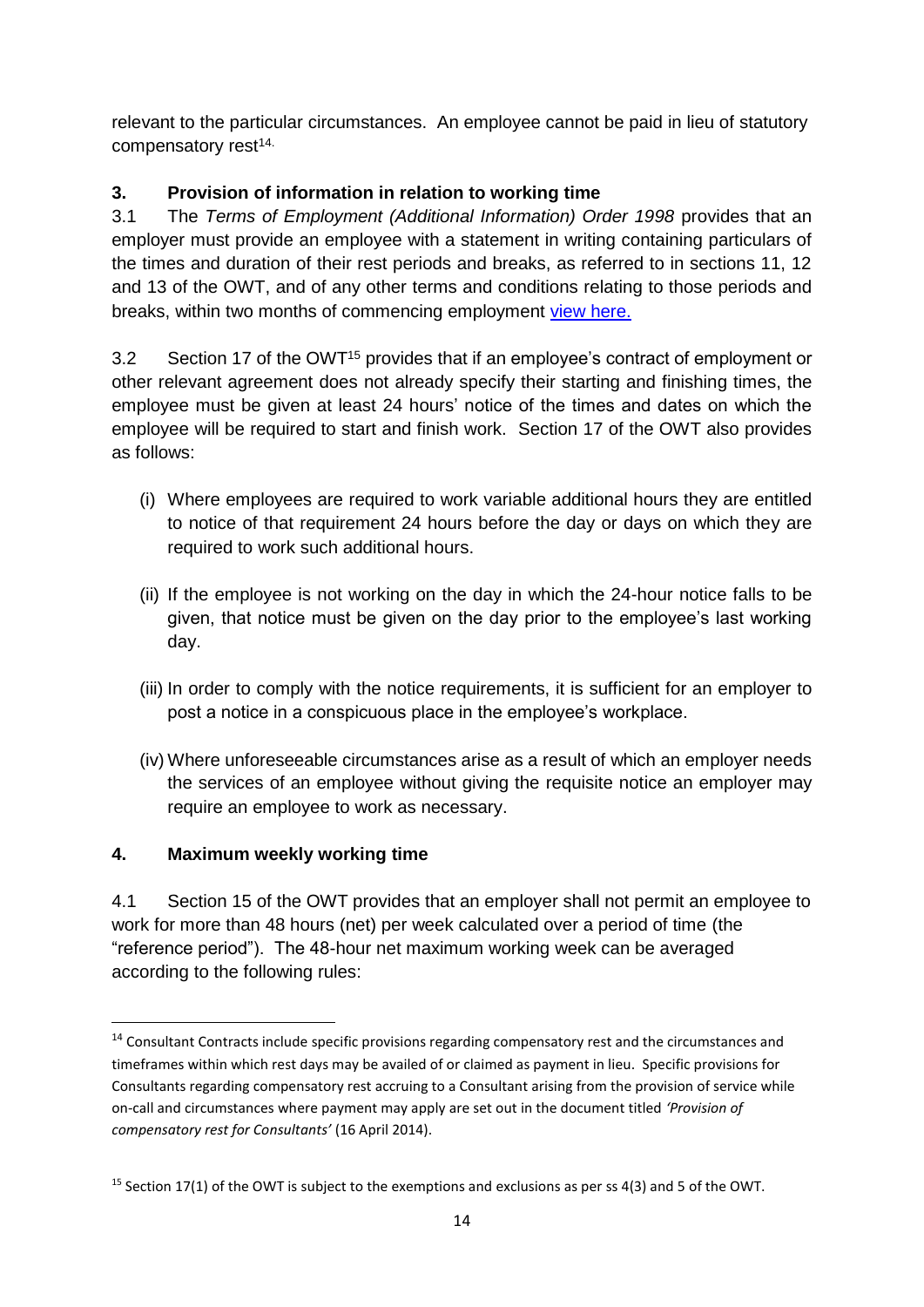- For health service employees generally a reference period of **4 months**.
- For health service employees where employees are directly involved in ensuring continuity of service particularly relating to the reception, treatment or care of persons in hospitals, other health service residential institutions and the ambulance service <sup>16</sup> - a reference period of **6 months.**

Managers should identify the appropriate averaging period for an employee's weekly working hours based on the nature of the work performed and ensure that the 48-hour limit is not exceeded.

4.2 In the case of NCHDs, the HSE's guidance document on EWTD compliance provides that the reference period for average weekly working hours may be extended up to the doctor's term of employment or 12 months – whichever is the shorter. Please refer to HSE HR Circular 28/2017 *Reporting of extent of compliance with the requirements of the European Working Time Directive in relation to Non-Consultant Hospital Doctors and Social Care staff* [here.](https://www.hse.ie/eng/staff/resources/hr-circulars/hr-circular-028-2017-re-reporting-of-extent-of-compliance-with-the-requirements-of-the-european-working-time-directive-in-relation-to-non-consultant-hospital-doctors-and-social-care-staff.html)

4.3 A "reference period" is a consecutive period of time that does not include the following:

- (i) Any period of statutory annual leave
- (ii) Any period of sick leave
- (iii) Any period of statutory leave granted under the following:
- Maternity Protection Act, 1994
- Adoptive Leave Act, 1995
- Parental Leave Act 1998
- Carer's Leave Act 2001
- Paternity Leave and Benefit Act 2016
- Parent's Leave and Benefit Act 2019

## **5. Definition of Working Time**

**.** 

5.1 The OWT defines working time as any time that the employee is:-

a) at his or her place of work or at his or her employer's disposal and

b) is carrying on or performing the activities or duties of his or her work.

The Act defines a rest period as any time that is not working time.

Working time is defined as net working time i.e. exclusive of rest breaks, standby periods and on-call periods (that occur away from the work premises).

<sup>&</sup>lt;sup>16</sup> Employees who come within the scope of Section 15(1)(b)(i) of the Organisation of Working Time Act 1997 as amended.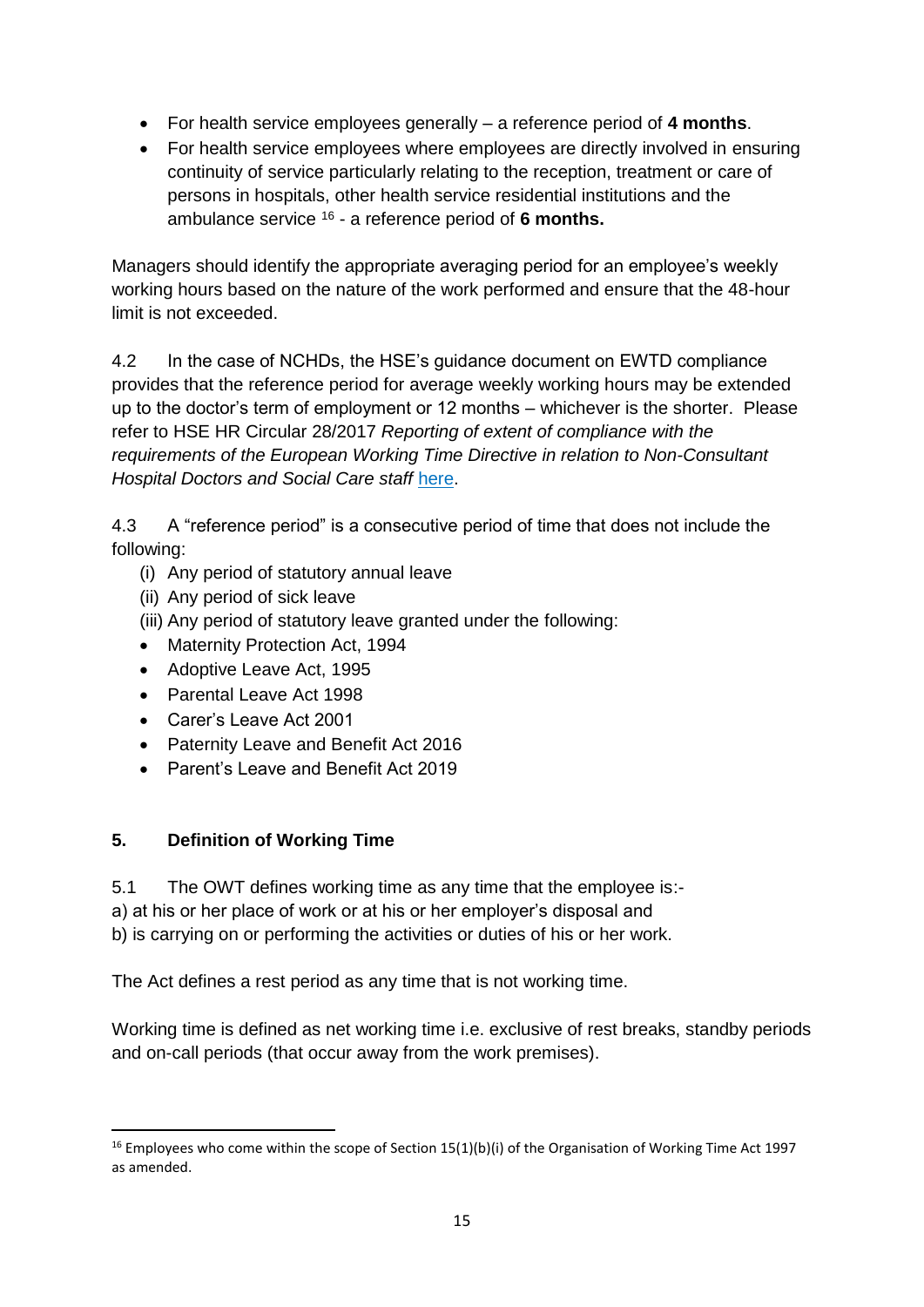**Note:** Please refer to HSE HR Circular 28/2017 for specific guidance in relation to NCHDs and Social Care Staff [view here.](https://www.hse.ie/eng/staff/resources/hr-circulars/hr-circular-028-2017-re-reporting-of-extent-of-compliance-with-the-requirements-of-the-european-working-time-directive-in-relation-to-non-consultant-hospital-doctors-and-social-care-staff.html)

# **6. Records**

6.1 Health service employers are obliged to keep records to show compliance with the OWT and to demonstrate that employees have received their statutory entitlements. The employer's obligations to maintain records applies to all employees regardless of their place of work. Employees are obliged to cooperate fully with any appropriate mechanism utilised by an employer to record working time.

6.2 The WRC Inspections Service may carry out inspections at employers' workplaces to check compliance with the OWT. These records must be readily available for inspection by the WRC if required.

6.3 Records required to be kept by the employer are prescribed by S.I. No. 473 of 2001 - *Organisation of Working Time (Records) (Prescribed Form and Exemptions) Regulations, 2001*. Employers are required to keep:

- (i) The name, address, PRSI number and a brief job description;
- (ii) A copy of the statement of main terms of employment as required by the Terms of Employment (Information) Act 1994;
- (iii) A record of the days and number of hours worked by employees (excluding meals and rest breaks) on a weekly basis;
- (iv) A record of leave granted to employees in each week by way of annual leave or in respect of a public holiday and any payment made in respect of that leave, and;
- (v) A copy of any records of notification issued to employees in relation to their starting and finishing times as required by section 17 of the OWT (this includes a copy of a notice posted in the workplace).

The records must be in such a form "as will enable an inspector to understand the particulars contained in them without difficulty". The Regulations incorporate statutory form OWT1 for recording employees' hours of work [view here.](http://www.irishstatutebook.ie/eli/2001/si/473/made/en/print) Records must be retained by the employer for at least 3 years.

6.4 If there is no method of electronically recording employees' hours of work (e.g. flexi-time or clocking-in facilities, designated IT systems), the employer must record the days and hours worked each week using an OWT1 Form or a similar paper format<sup>17.</sup>

**<sup>.</sup>** <sup>17</sup> In accordance with European Court of Justice case law, employers are required to put in place an "objective, reliable and accessible system enabling the duration of working time worked each day by each worker to be measured" [view here.](https://www.bailii.org/eu/cases/EUECJ/2019/C5518.html)